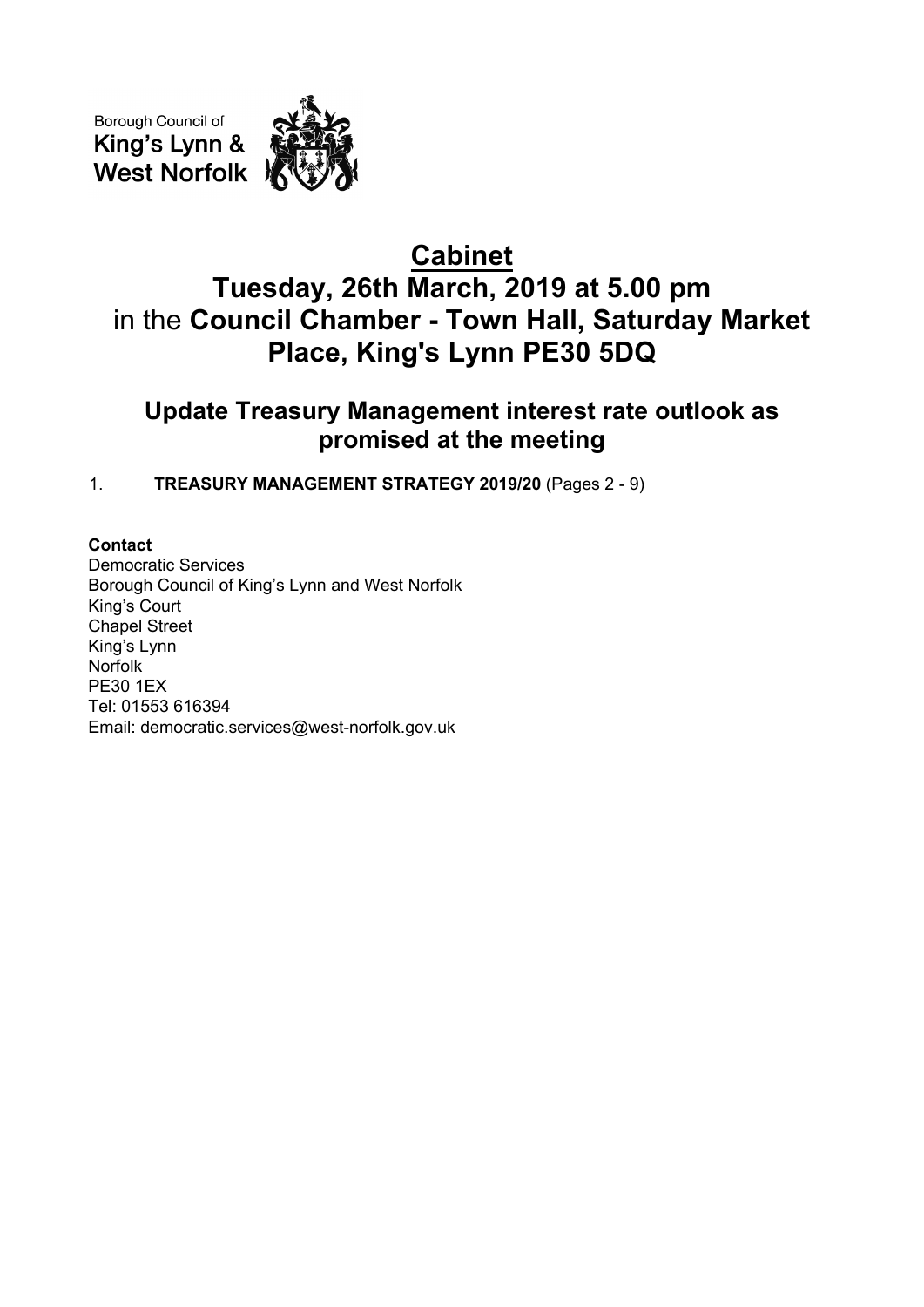# **Prospects for interest rates**

The Council has appointed Link Asset Services as its treasury advisor and part of their service is to assist the Council to formulate a view on interest rates. The following table gives our central view.

| Link Asset Services Interest Rate View |               |               |               |        |               |               |               |               |               |               |               |        |               |
|----------------------------------------|---------------|---------------|---------------|--------|---------------|---------------|---------------|---------------|---------------|---------------|---------------|--------|---------------|
|                                        | <b>Mar-19</b> | <b>Jun-19</b> | <b>Sep-19</b> | Dec-19 | <b>Mar-20</b> | <b>Jun-20</b> | <b>Sep-20</b> | <b>Dec-20</b> | <b>Mar-21</b> | <b>Jun-21</b> | <b>Sep-21</b> | Dec-21 | <b>Mar-22</b> |
| <b>Bank Rate View</b>                  | 0.75%         | 0.75%         | 1.00%         | 1.00%  | $.00\%$       | 1.25%         | 1.25%         | 1.25%         | 1.50%         | 1.50%         | 1.75%         | 1.75%  | 2.00%         |
| 3 Month LIBID                          | 0.70%         | 0.80%         | 1.00%         | 1.10%  | .20%          | 1.40%         | 1.50%         | 1.50%         | 1.60%         | 1.70%         | 1.80%         | 1.90%  | 2.00%         |
| <b>6 Month LIBID</b>                   | 0.80%         | 0.90%         | 1.20%         | 1.30%  | 1.40%         | 1.50%         | 1.60%         | 1.70%         | 1.80%         | 1.90%         | 2.00%         | 2.10%  | 2.20%         |
| <b>12 Month LIBID</b>                  | 1.00%         | 1.10%         | 1.40%         | 1.50%  | .60%          | 1.70%         | 1.80%         | 1.90%         | 2.00%         | 2.10%         | 2.20%         | 2.30%  | 2.40%         |
| 5yr PWLB Rate                          | $1.80\%$      | 1.90%         | 2.00%         | 2.10%  | 2.20%         | 2.30%         | 2.30%         | 2.40%         | 2.50%         | 2.50%         | 2.60%         | 2.60%  | 2.70%         |
| 10yr PWLB Rate                         | 2.20%         | 2.30%         | 2.40%         | 2.50%  | 2.60%         | 2.60%         | 2.70%         | 2.80%         | 2.90%         | 2.90%         | 3.00%         | 3.00%  | 3.00%         |
| 25yr PWLB Rate                         | 2.70%         | 2.80%         | 2.90%         | 3.00%  | 3.10%         | 3.20%         | 3.20%         | 3.30%         | 3.40%         | 3.40%         | 3.50%         | 3.50%  | 3.60%         |
| 50yr PWLB Rate                         | 2.50%         | 2.60%         | 2.70%         | 2.80%  | 2.90%         | 3.00%         | 3.00%         | 3.10%         | 3.20%         | 3.20%         | 3.30%         | 3.30%  | 3.40%         |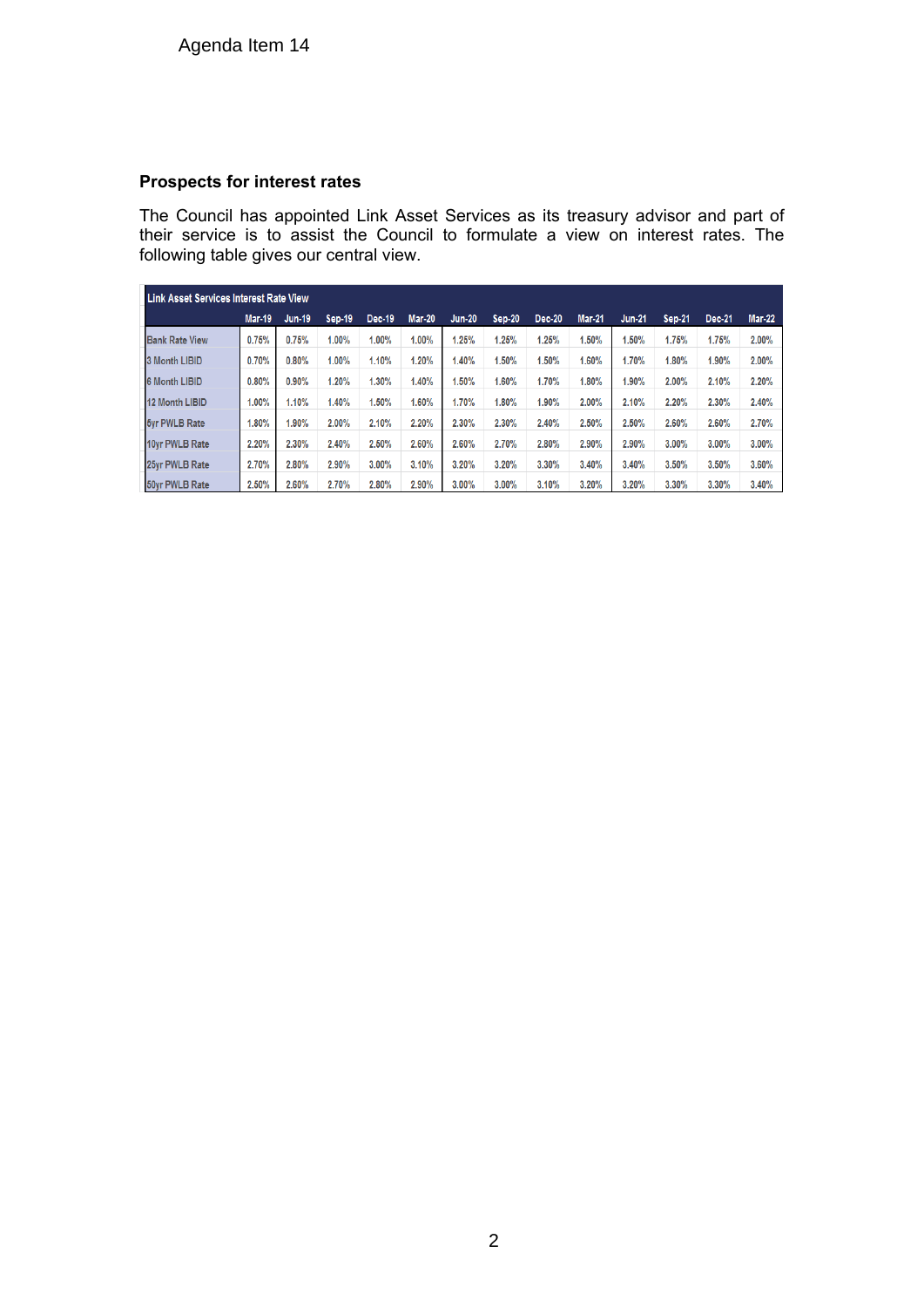### **5.2 ECONOMIC BACKGROUND**

**GLOBAL OUTLOOK. World growth** has been doing reasonably well, aided by strong growth in the US. However, US growth is likely to fall back in 2019 and, together with weakening economic activity in China and the eurozone, overall world growth is likely to weaken.

**Inflation** concerns started building in the UK in 2018 due to unemployment falling to remarkably low levels which led to an acceleration of wage inflation. The US Fed continued to take action to contain potential inflationary pressures in 2018 and has therefore increased rates nine times during the current series, whereas the Bank of England has raised rates twice. However, the ECB is now probably unlikely to make a start on raising rates in 2019.

## **KEY RISKS - central bank monetary policy measures**

Looking back on more than ten years since the financial crash of 2008 when liquidity suddenly dried up in financial markets, it can be assessed that central banks' monetary policy measures to counter the sharp world recession were successful. The key monetary policy measures they used were a combination of lowering central interest rates and flooding financial markets with liquidity, particularly through unconventional means such as quantitative easing (QE), where central banks bought large amounts of central government debt and smaller sums of other debt.

**The key issue now** is that that period of urgent emphasis on stimulating economic recovery and warding off the threat of deflation, is generally coming towards its close, though the major economies in the developed world are at different parts of the economic cycle. A new period is well advanced in the US, and started more recently in the UK, of reversing those measures i.e. by raising central rates and, (for the US), also reducing central banks' holdings of government and other debt. These measures are now required in order to stop the trend of a reduction in spare capacity in the economy and of unemployment falling to such low levels, that the re-emergence of inflation is viewed as a significant risk. It is, therefore, crucial that central banks get their timing right and do not cause shocks to market expectations that could destabilise financial markets. In particular, a key risk is that because QE-driven purchases of bonds drove up the price of government debt, and therefore caused a sharp drop in income yields, this also encouraged investors into a search for yield and into investing in riskier assets such as equities. Consequently, prices in both bond and equity markets rose to historically high valuation levels simultaneously. This meant that both asset categories were exposed to the risk of a sharp downward correction and we did, indeed, see a sharp fall in equity values in the last quarter of 2018 and into early 2019, which has since been partially reversed. It is important, therefore, that central banks only gradually unwind their holdings of bonds in order to prevent destabilising the financial markets. It is also likely that the timeframe for central banks unwinding their holdings of QE debt purchases will be over several years. They need to balance their timing to neither squash economic recovery, by taking too rapid and too strong action, or, conversely, let inflation run away by taking action that was too slow and/or too weak. **The potential for central banks to get this timing and strength of action wrong are now key risks.** It is particularly notable that, at its 30 January 2019 meeting, the Fed dropped its previous words around expecting further increases in interest rates; it merely said it would be "patient".

The world economy also needed to adjust to a sharp change in **liquidity creation** over the last five years where the US moved from boosting liquidity by QE purchases, to reducing its holdings of debt by up to \$50bn per month. In addition, the European Central Bank ended its QE purchases in December 2018.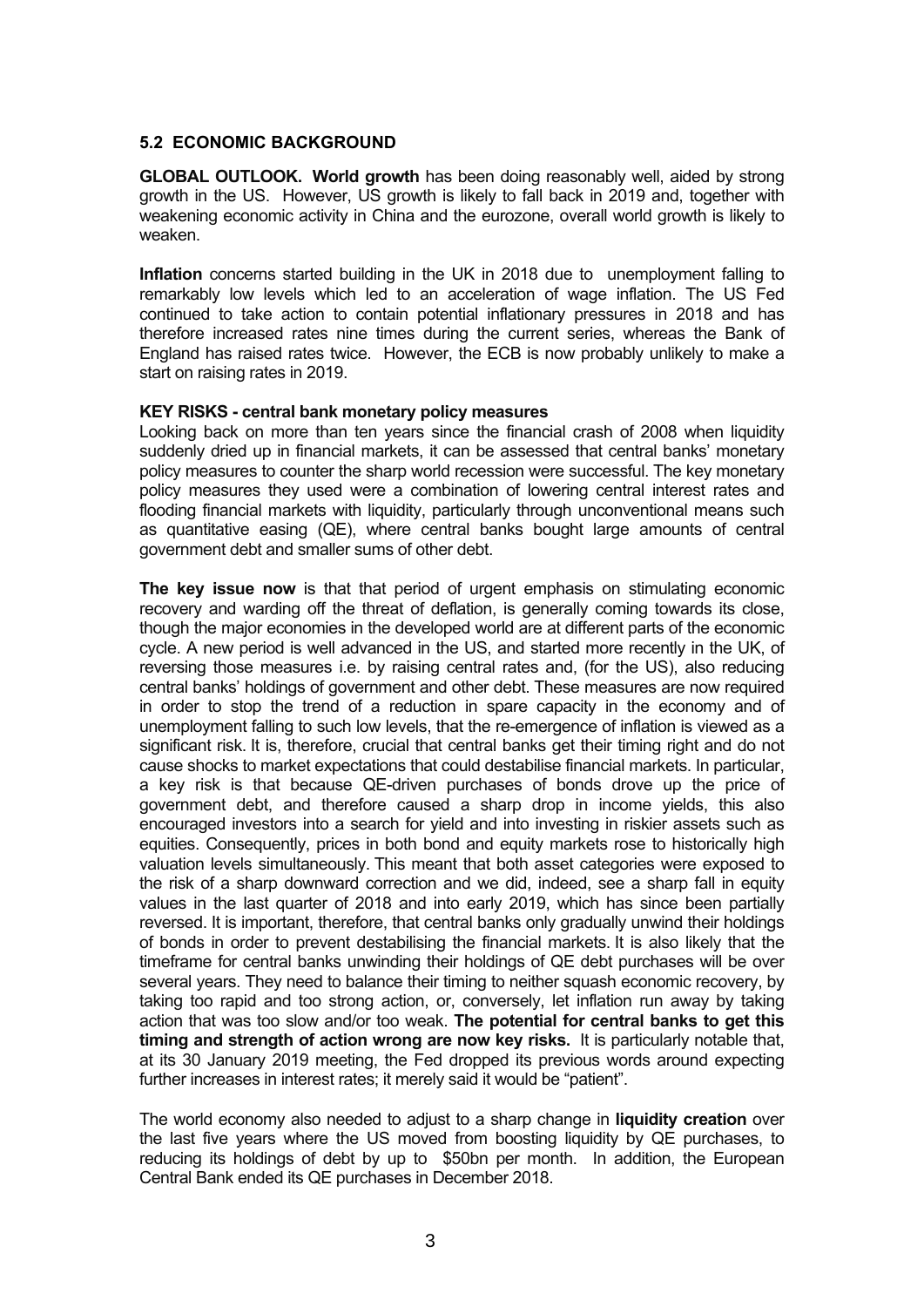**UK.** 2018 was a year which started with weak growth of only 0.1% in quarter 1. However, quarter 2 rebounded to 0.4% in quarter 2 followed by quarter 3 being exceptionally strong at +0.6%. Quarter 4 though, was depressed by the cumulative weight of Brexit uncertainty and came in at only +0.2%, (1.3% y/y). Growth is likely to continue being weak until the Brexit fog clears.

3

The MPC has stated that future Bank Rate increases would be gradual and would rise to a much lower equilibrium rate, (where monetary policy is neither expansionary nor contractionary), than before the crash; indeed they have given a figure for this of around 2.5% in ten years' time but have declined to give a medium term forecast. However, with so much uncertainty around Brexit, the next move could be up or down, even if there was a disorderly Brexit. While it would be expected that Bank Rate could be cut if there was a significant fall in GDP growth as a result of a disorderly Brexit, so as to provide a stimulus to growth, the MPC could also raise Bank Rate in the same scenario if there was a boost to inflation from increases in import prices, devaluation of sterling, and more expensive goods produced in the UK replacing cheaper goods previously imported, and so on. In addition, the Chancellor could provide fiscal stimulus to boost growth.

**Inflation.** The Consumer Price Index (CPI) measure of inflation has been falling from a peak of 3.1% in November 2017 to reach 1.8% in January 2019. It them ticked up to 1.9% in February. In the February Bank of England quarterly Inflation Report, inflation was forecast to still be marginally above its 2% inflation target two years ahead given a scenario of minimal increases in Bank Rate.

The **labour market** figures in the three months to January were particularly strong with an emphatic increase in total employment of 222,000 over the previous three months, unemployment at 3.9%, a 43 year low on the Independent Labour Organisation measure, and job vacancies continuing near to an all-time high, indicating that employers are having major difficulties filling job vacancies with suitable staff. It was therefore unsurprising that wage inflation held steady at its high point of 3.4%, (3 month average regular pay, excluding bonuses). This means that in real terms, (i.e. wage rates less CPI inflation), earnings are currently growing by about 1.5%, the highest level since 2009. This increase in household spending power is likely to feed through into providing some support to the overall rate of economic growth in the coming months. This tends to confirm that the MPC was right to start on a cautious increase in Bank Rate in August 2018 as it views wage inflation in excess of 3% as increasing inflationary pressures within the UK economy.

**Brexit.** The Brexit deal put forward by the Conservative minority government was defeated in a vote in the House of Commons on 15 January and its motions were again defeated on 14 and 27 February. In the week beginning 10 March, MPs rejected Mrs May's deal a second time, rejected a no deal, and voted to delay Brexit from 29 March. It is currently expected that in the week beginning 25 March, MPs will hold indicative votes on a number of options so as to ascertain if there is a majority for one way forward; this is likely to focus on a Norway, or Norway plus, soft Brexit where the UK remains closely aligned with the EU on trade. Such an option would mean that no back stop would be needed for the Northern Ireland border. However, this potential outcome could also be the final straw that pushes hard Brexiteers to drop their opposition to the deal if a third meaningful vote is taken on it. The four main options remain unchanged: -

- Deal approved in a third vote: UK leaves EU on 22 May (i.e. before the EU elections on 23 May)
- No deal: UK leaves EU on 12 April
- No Brexit revoke Article 50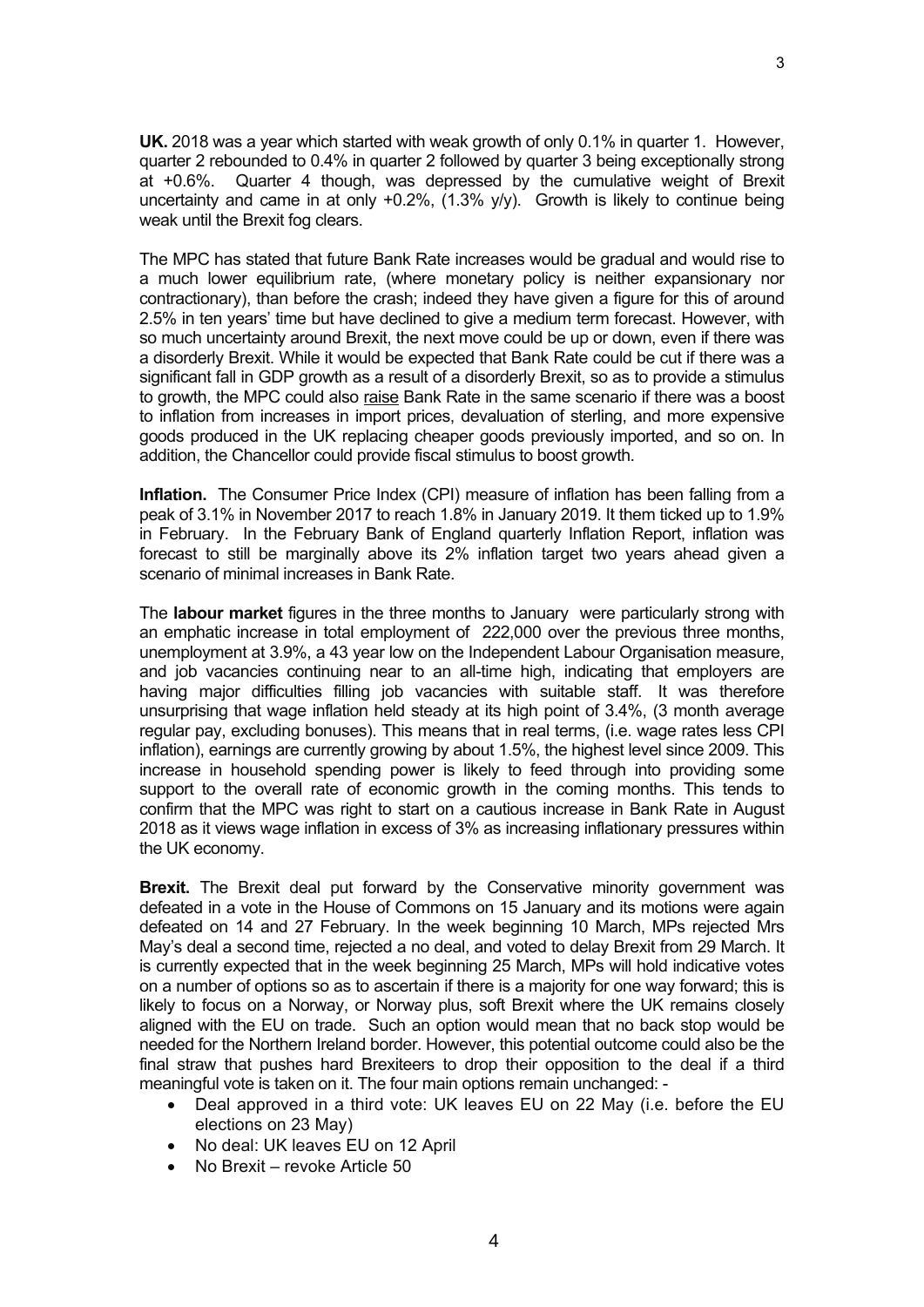Another delay for a long (possibly one-year?) period – period to be agreed with the EU. UK would need to participate in the May EU elections to elect British MEPs.

Our central position is that the Government will prevail, despite various setbacks, along the route to reaching an orderly Brexit.. UK economic growth is likely to be lethargic until a deal is agreed but growth could then pick up as businesses return to investing once the Brexit fog clears. This, in turn, could cause the MPC to raise rates quicker than currently forecast. On the other hand, a long delay to Brexit could also cause the MPC to take some action to raise Bank Rate as wage inflation is currently a cause for some concern. If, however, the UK faces a general election in the next 12 months, this could result in a potential loosening of monetary and fiscal policy and therefore medium to longer dated gilt yields could rise on the expectation of a weak pound and concerns around inflation picking up.

**USA.** President Trump's massive easing of fiscal policy has fuelled a temporary boost in consumption during 2018 and caused an upturn in the rate of strong growth from 2.2% (annualised rate) in quarter 1 to 4.2% in quarter 2, and 3.4%, in quarter 3, followed by a tailing off to 2.6% in quarter 4. This left the overall growth rate for 2018 at 2.9%, which was the best performance since 2015. However, forward indicators are headed downwards, confirming that the stimulus looks likely to have only caused a temporary spurt of exceptionally strong growth. The strong growth in employment numbers over the last year and an unemployment rate of 3.8%, a recent 49 year low, has fed through to an upturn in wage inflation which hit 3.4% in February. However, CPI inflation overall fell to 1.6% in January and looks to be on a falling trend to continue below the Fed's target of 2% during 2019.

The Fed continued on its series of increases in interest rates with another 0.25% increase in December to between 2.25% and 2.50%, which was the fifth increase in 2018 and the ninth in this cycle. However, they dropped any specific reference to expecting further increases at their January 30 meeting. The last increase in December compounded investor fears that the Fed could overdo the speed and level of increases in rates in 2019 and so cause a US recession as a result. There is also much evidence in previous monetary policy cycles of the Fed's series of increases doing exactly that. Consequently, we saw stock markets around the world falling under the weight of fears around the Fed's actions, the trade war between the US and China and an expectation that world growth will slow. Since the more reassuring words of the Fed at their January meeting, equity values have rebounded on a return of investor confidence and positive news on progress in the US – China tariff talks, which appear to be heading towards a positive resolution. The Fed caught up with investor concerns at its March 19 meeting when it announced that it would halt its balance sheet run down in September 2019 and also cut the pace of monthly redemptions from up to \$30bn to \$15bn per month from May 2019.. This measure would provide support to economic growth by putting some upward pressure on the price of Treasuries i.e. lowering Treasury yields and therefore interest rates in financial markets.

**Eurozone.** Growth was 0.4% in quarters 1 and 2 but fell back to 0.2% in quarters 3 and 4 (1.2% y/y). Germany only narrowly avoided slipping into recession in quarter 4 whereas Italy did slip into recession. The trend of economic statistics is now indicating that growth is likely to weaken further in 2019. Having halved its quantitative easing purchases of debt in October 2018 to €15bn per month, the European Central Bank ended all further purchases in December 2018. In its January meeting, it made a point of underlining that it will be fully reinvesting all maturing debt for an extended period of time past the date at which it starts raising the key ECB interest rates. Then in its March meeting, the ECB took action to counter the downturn in growth by announcing an economic stimulus measure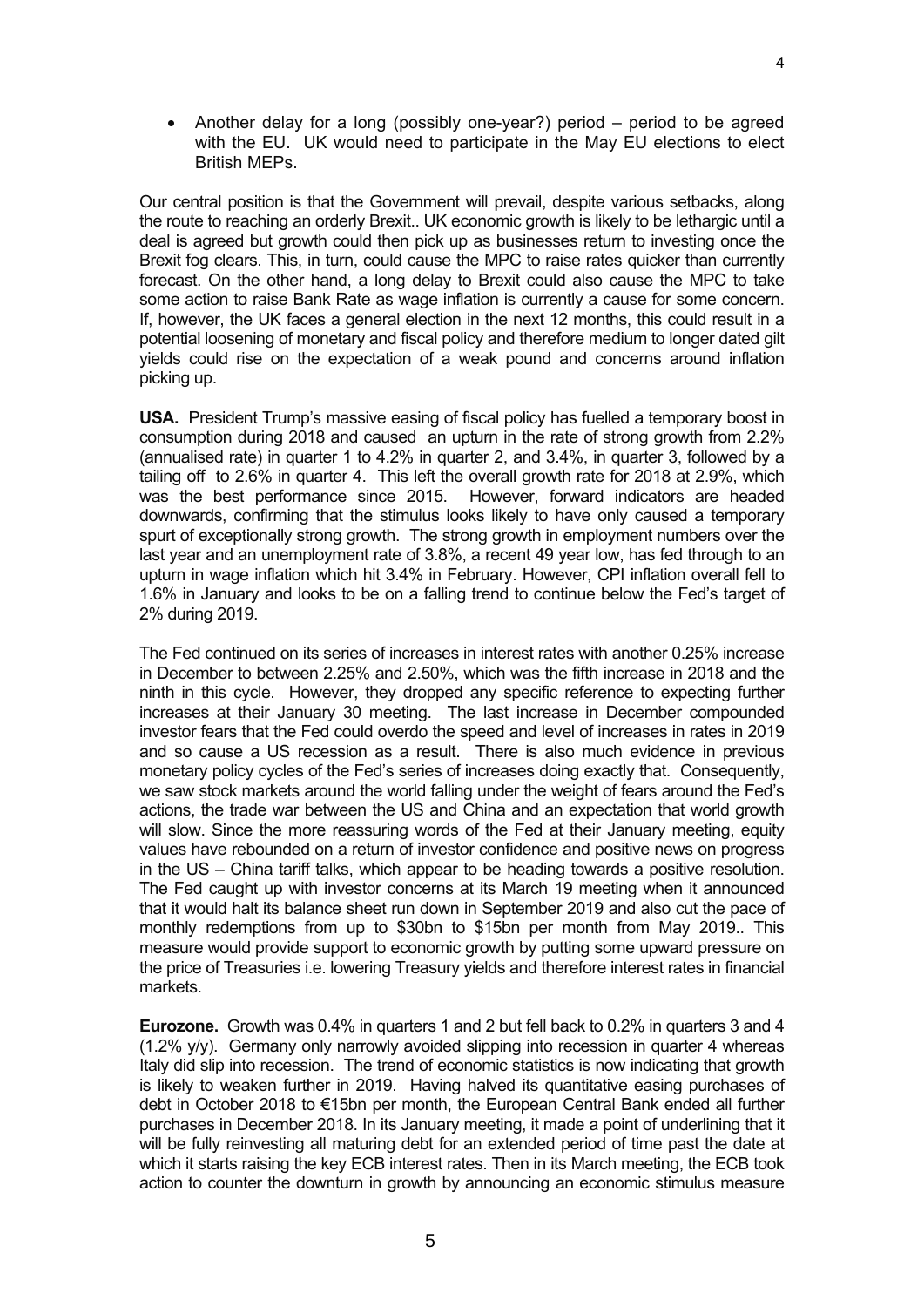via a third round of TLTROs, a policy measure which enables banks to borrow cheaply from the ECB with a two year maturity. Such loans will be capped at 30% of eligible loans and will be issued every three months from September 2019 until March 2021. The ECB also downgraded its growth forecasts for the EZ from 1.7% to only 1.1% in 2019, It also cut its forecasts for core CPI inflation to 1.2% for 2019, 1.4% in 2020 and 1.6% in 2021, i.e. comfortably within its target range of 0 to 2%.

**China.** Economic growth has been weakening over successive years, despite repeated rounds of central bank stimulus; medium term risks are increasing. Major progress still needs to be made to eliminate excess industrial capacity and the stock of unsold property, and to address the level of non-performing loans in the banking and credit systems. Progress has been made in reducing the rate of credit creation, particularly from the shadow banking sector, which is feeding through into lower economic growth. There are concerns that official economic statistics are inflating the published rate of growth.

**Japan** - has been struggling to stimulate consistent significant GDP growth and to get inflation up to its target of 2%, despite huge monetary and fiscal stimulus. It is also making little progress on fundamental reform of the economy. It is likely that loose monetary policy will endure for some years yet to try to stimulate growth and modest inflation.

**Emerging countries.** Argentina and Turkey are currently experiencing major headwinds and are facing challenges in external financing requirements well in excess of their reserves of foreign exchange. However, these countries are small in terms of the overall world economy, (around 1% each), so the fallout from the expected recessions in these countries will be minimal.

#### **INTEREST RATE FORECASTS**

The interest rate forecasts provided by Link Asset Services in paragraph 3.3 are **predicated on an assumption of an agreement being reached on Brexit between the UK and the EU.** On this basis, while GDP growth is likely to be subdued in 2019 due to all the uncertainties around Brexit depressing consumer and business confidence, an agreement is likely to lead to a boost to the rate of growth in subsequent years which could, in turn, increase inflationary pressures in the economy and so cause the Bank of England to resume a series of gentle increases in Bank Rate. Just how fast, and how far, those increases will occur and rise to, will be data dependent. The forecasts in this report assume a modest recovery in the rate and timing of stronger growth and in the corresponding response by the Bank in raising rates.

- In the event of an **orderly non-agreement exit**, it is likely that the Bank of England would take action to cut Bank Rate from 0.75% in order to help economic growth deal with the adverse effects of this situation. This is also likely to cause short to medium term gilt yields to fall.
- If there was a **disorderly Brexit**, then any cut in Bank Rate would be likely to last for a longer period and also depress short and medium gilt yields correspondingly. Quantitative easing could also be restarted by the Bank of England. It is also possible that the government could act to protect economic growth by implementing fiscal stimulus.

However, there would appear to be a majority consensus in the Commons against any form of non-agreement exit so the chance of this occurring has now diminished.

#### **The balance of risks to the UK**

- The overall balance of risks to economic growth in the UK is probably neutral.
- The balance of risks to increases in Bank Rate and shorter term PWLB rates, are probably also even and are broadly dependent on how strong GDP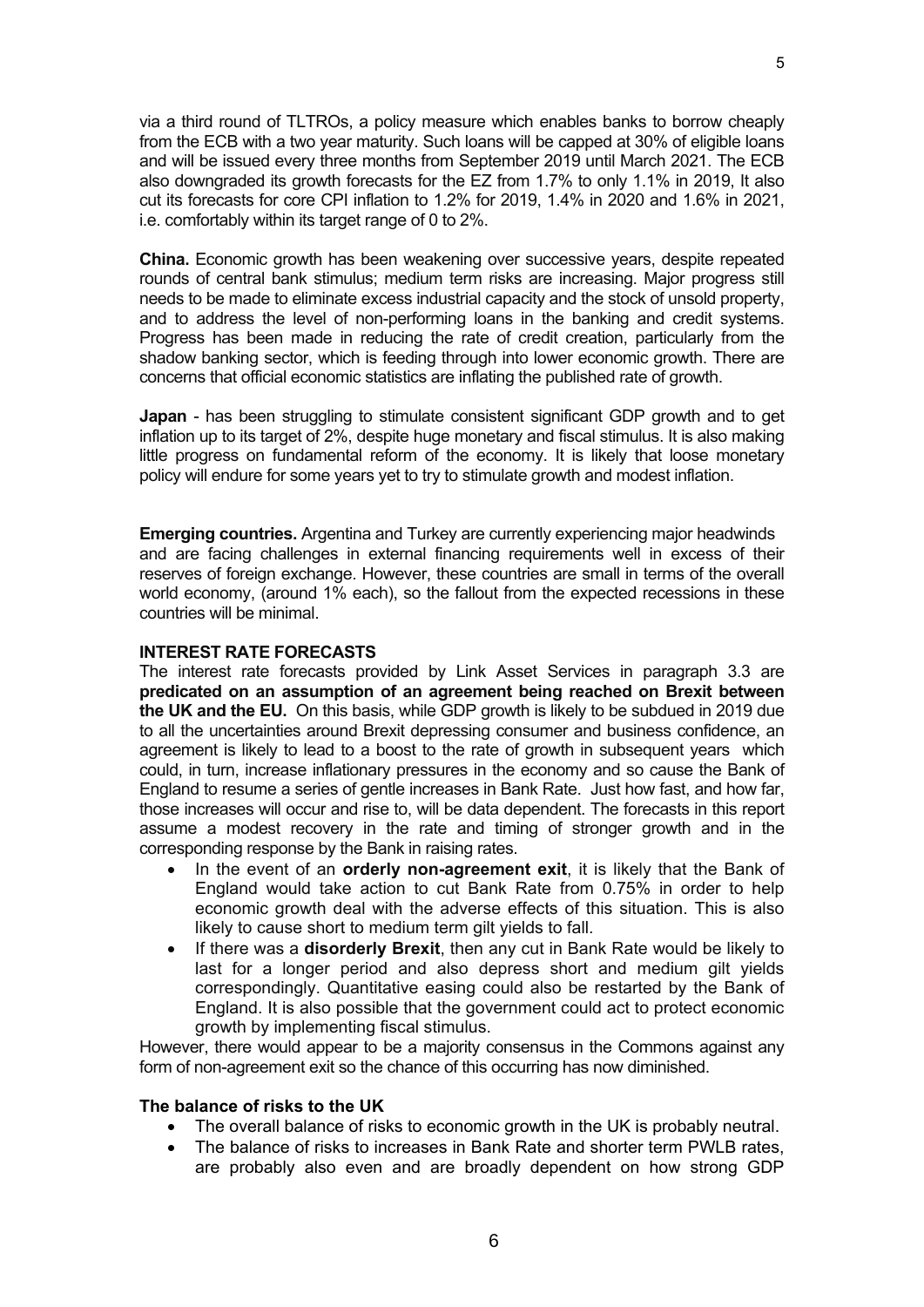growth turns out, how slowly inflation pressures subside, and how quickly the Brexit negotiations move forward positively.

One risk that is both an upside and downside risk, is that all central banks are now working in very different economic conditions than before the 2008 financial crash as there has been a major increase in consumer and other debt due to the exceptionally low levels of borrowing rates that have prevailed for ten years since 2008. This means that the neutral rate of interest in an economy, (i.e. the rate that is neither expansionary nor deflationary), is difficult to determine definitively in this new environment, although central banks have made statements that they expect it to be much lower than before 2008. Central banks could therefore either over or under do increases in central interest rates.

### **Downside risks to current forecasts for UK gilt yields and PWLB rates currently include:**

- **Brexit** if it were to cause significant economic disruption and a major downturn in the rate of growth.
- **Bank of England** takes action too quickly, or too far, over the next three years to raise Bank Rate and causes UK economic growth, and increases in inflation, to be weaker than we currently anticipate.
- A resurgence of the **Eurozone sovereign debt crisis**, possibly **Italy**, due to its high level of government debt, low rate of economic growth and vulnerable banking system, and due to the election in March 2018 of a government which has made a lot of anti-austerity noise. The EU rejected the original proposed Italian budget and demanded cuts in government spending. The Italian government nominally complied with this rebuttal – but only by delaying into a later year the planned increases in expenditure. This particular can has therefore only been kicked down the road. The rating agencies have downgraded Italian debt to one notch above junk level. If Italian debt were to fall below investment grade, many investors would be unable to hold Italian debt. Unsurprisingly, investors are becoming increasingly concerned by the actions of the Italian government and consequently, Italian bond yields have risen sharply – at a time when the government faces having to refinance large amounts of debt maturing in 2019.
- Weak capitalisation of some **European banks**. Italian banks are particularly vulnerable; one factor is that they hold a high level of Italian government debt - debt which is falling in value. This is therefore undermining their capital ratios and raises the question of whether they will need to raise fresh capital to plug the gap.
- **German minority government.** In the German general election of September 2017, Angela Merkel's CDU party was left in a vulnerable minority position dependent on the fractious support of the SPD party, as a result of the rise in popularity of the anti-immigration AfD party. Then in October 2018, the results of the Bavarian and Hesse state elections radically undermined the SPD party and showed a sharp fall in support for the CDU. As a result, the SPD had a major internal debate as to whether it could continue to support a coalition that is so damaging to its electoral popularity. After the result of the Hesse state election, Angela Merkel announced that she would not stand for re-election as CDU party leader at her party's convention in December 2018. However, this makes little practical difference as she has continued as Chancellor. However, there are five more state elections coming up in 2019 and EU parliamentary elections in May/June; these could result in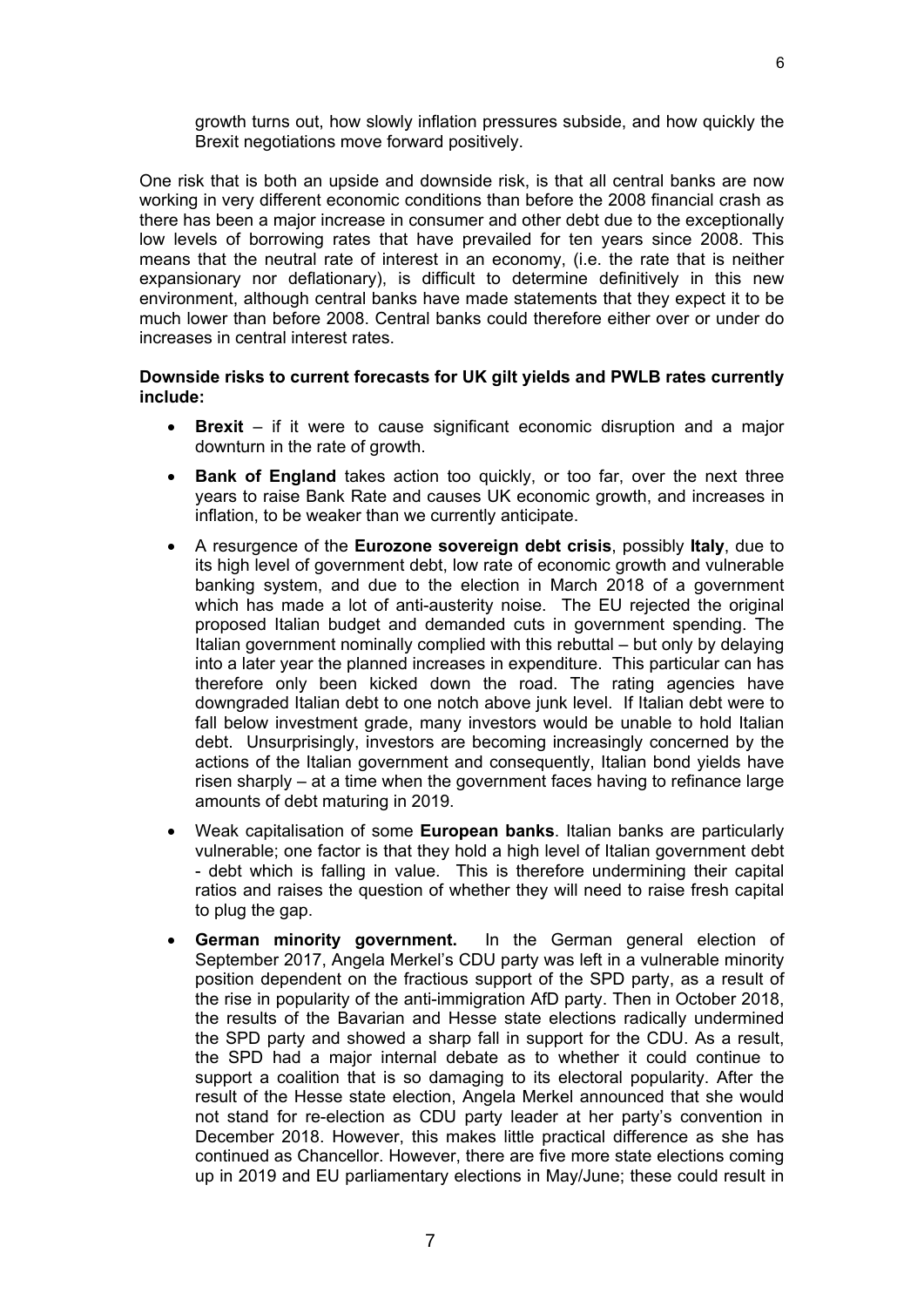- **Other minority EU governments.** Sweden, Spain, Portugal, Netherlands and Belgium all have vulnerable minority governments dependent on coalitions which could prove fragile. The Spanish government failed to pass a national budget in mid February so a snap general election is now scheduled for April 28.
- **Italy, Austria, the Czech Republic and Hungary** now form a strongly antiimmigration bloc within the EU. Elections to the EU parliament are due in May/June 2019.
- The increases in interest rates in the US during 2018, combined with a potential trade war between the USA and China, sparked major volatility in equity markets during the final quarter of 2018 and into 2019. Some **emerging market countries** which have borrowed heavily in dollar denominated debt, could be particularly exposed to investor flight from equities to safe havens, typically US treasuries, German bunds and UK gilts.
- There are concerns around the level of **US corporate debt** which has swollen massively during the period of low borrowing rates in order to finance mergers and acquisitions. This has resulted in the debt of many large corporations being downgraded to a BBB credit rating, close to junk status. Indeed, 48% of total investment grade corporate debt is now rated at BBB. If such corporations fail to generate profits and cash flow to reduce their debt levels as expected, this could tip their debt into junk ratings which will increase their cost of financing and further negatively impact profits and cash flow.
- **Geopolitical risks,** especially North Korea, but also in Europe and the Middle East, which could lead to increasing safe haven flows.

# **Upside risks to current forecasts for UK gilt yields and PWLB rates**

- **Brexit** if both sides were to agree a compromise that removed all threats of economic and political disruption.
- **The Fed causing a sudden shock in financial markets** through a sharp change of mind from 'being patient', to resuming raising the Fed Funds Rate, and in the pace and strength of reversal of QE, which then leads to a fundamental reassessment by investors of the relative risks of holding bonds, as opposed to equities. This could lead to a major flight from bonds to equities and a sharp increase in bond yields in the US, which could then spill over into impacting bond yields around the world.
- The **Bank of England is too slow** in its pace and strength of increases in Bank Rate and, therefore, allows inflationary pressures to build up too strongly within the UK economy, which then necessitates a later rapid series of increases in Bank Rate faster than we currently expect.
- **UK inflation,** whether domestically generated or imported, returning to sustained significantly higher levels causing an increase in the inflation premium inherent to gilt yields.